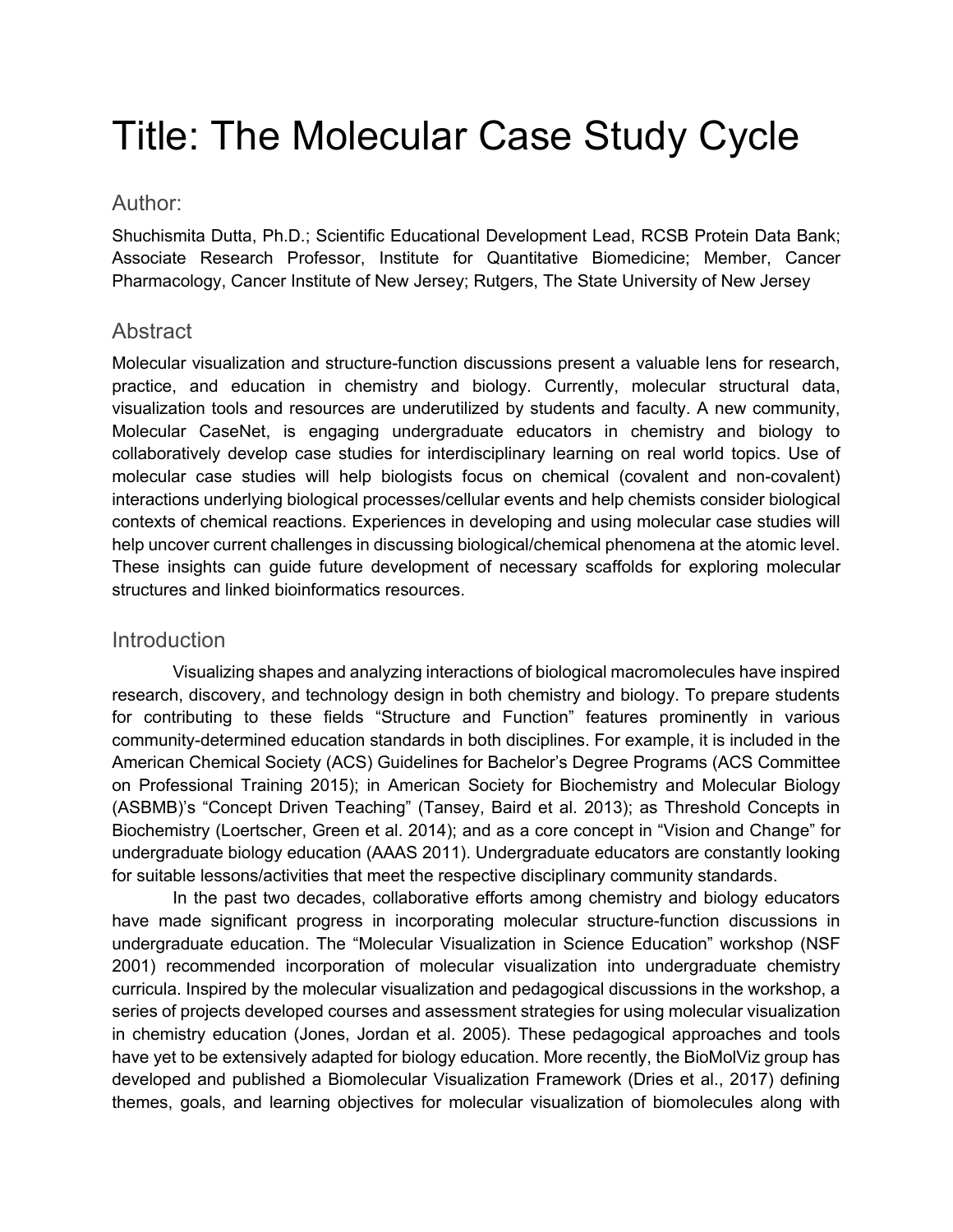relevant assessment instruments. Although many biochemistry and biology courses engage students in interactive biomolecular visualization exercises, rarely do they integrate biology and chemistry knowledge in order to get a deeper understanding of the topic being discussed.

Exploring biomolecular structures in real world contexts can provide opportunities for interdisciplinary learning. Visualizing and discussing biomolecular interactions in atomic detail can provide chemistry students a context for applying chemical knowledge, while biology students can learn how the shapes, properties, and interactions of specific molecular components can provide mechanistic explanations for cellular behavior (van Mil, Boerwinkel et al. 2013, van Mil, Postma et al. 2016). In fact, experts from different subdisciplines in biology explain molecular and cellular mechanisms slightly differently, based on methods used, biological context, analogies, and narration of stories (Trujillo, Anderson et al. 2015). Molecular case studies provide a convenient way to engage students in analyzing challenging real-world problems at the interface of chemistry and biology. Biomolecular structure-function discussions can provide a platform for integrating knowledge and interdisciplinary discussions.

#### **Objectives**

Molecular CaseNet brings together a community of undergraduate educators to collaboratively develop and use molecular case studies at the interface of biology and chemistry. It was initiated in 2018 as part of an NSF RCN-UBE Incubator project (NSF DBI-1827011) to create a few examples of molecular case studies, pilot them, and gather feedback on their usability and relevance in multiple curricular contexts. The main motivation for developing molecular case studies is to engage students in applying 3D spatial reasoning and their knowledge of biology and chemistry. The cases can engage chemistry students in exploring "Biological Structures and Interactions" as part of conceptual topics in biochemistry curricula and introduce biology students to specific core concepts e.g., "Structure and function"; and "Information flow, exchange, and storage" (Brownell, 2017).

Another motivation for developing molecular case studies was to help students learn about science practices. In order to keep up with current science, besides learning about scientific concepts, it is also critical for students to learn about how scientists learn about new systems and topics. The molecular case studies can introduce students to many public biological data resources and help students learn navigate through them to learn about gene and protein sequence data archives [e.g., GenBank (Benson, Cavanaugh et al. 2013), UniProt (UniProt Consortium 2019)]; protein function and interactions with ligands, inhibitors, drugs [e.g., PubMed, DrugBank (Wishart, Feunang et al. 2018), BRENDA (Jeske, Placzek et al. 2019)]; visualize and analyze biomolecular structures available from the Protein Data Bank (Berman et al., 2003); and integrate information from all of these bioinformatics resources and the scientific literature to synthesize new knowledge and/or solve problems. Thus, molecular case studies can introduce students to various science practices and skills (e.g., "process of science", "modeling", "interdisciplinary nature of science" and "communication and collaboration") (Clemmons et al., 2020).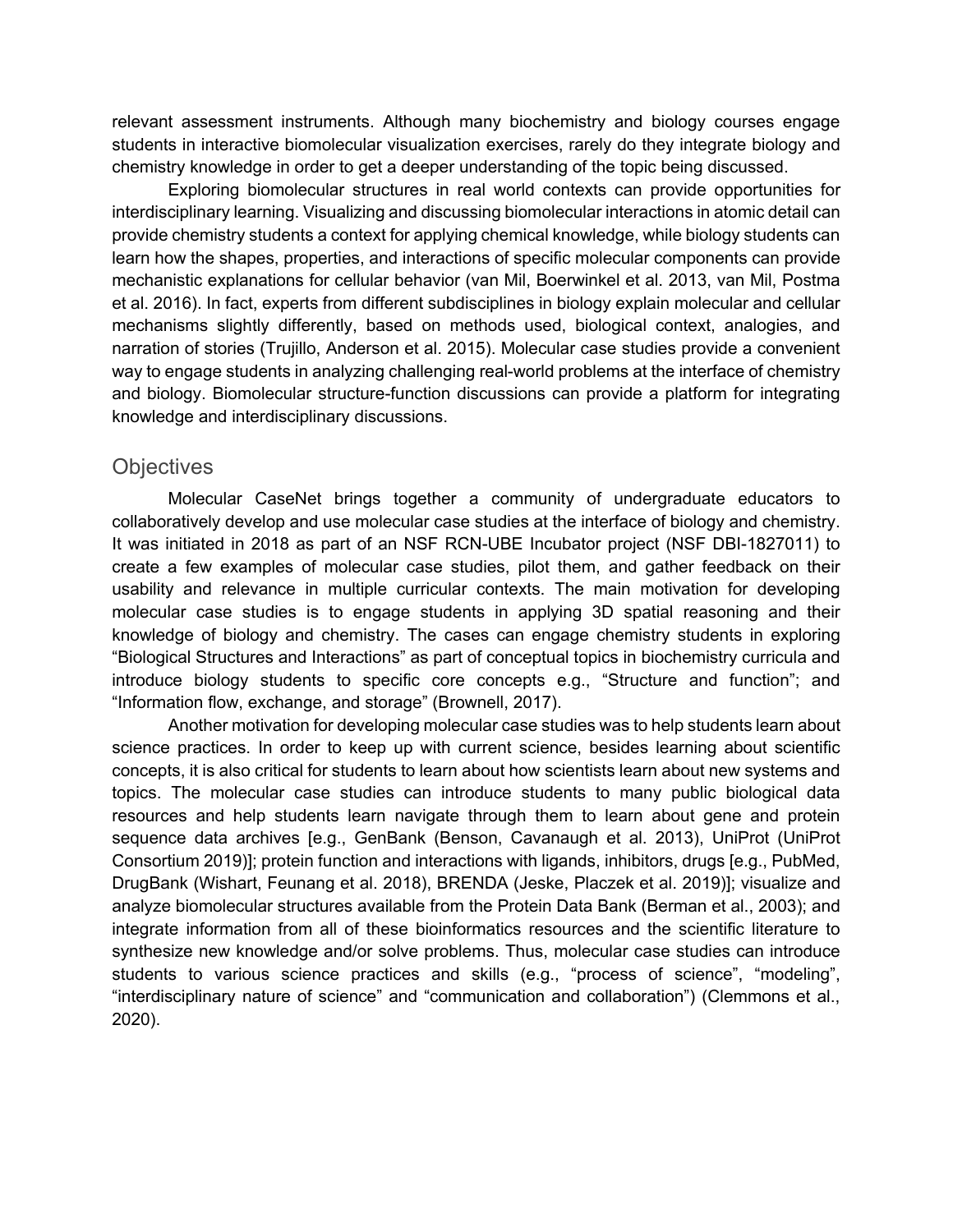## Project Description

The Molecular CaseNet steering committee collaborated on developing the first molecular case study. Discussions began with trying to understand two things: (a) what would educators want their students to learn from the molecular case studies? and (b) how would the cases be incorporated in current curricula? Even in the early phase of these discussions it became clear that chemistry and biology educators (and students) had different interests, expectations, and preparations for navigating through the cases. While chemistry educators did not have a lot of time in their curricula to discuss the central dogma of biology and related concepts, biology educators did not have a lot of time in their courses to review chemical interactions that form the foundation for molecular case studies. To fully participate in case discussions students (and educators) would need scaffolds to learn discipline specific and/or case theme related vocabulary and concepts. Additionally, to engage multidisciplinary educators and students in use of molecular case studies the cases needed to be modular, and open-ended so that they can be adapted to different curricular contexts.

## *Considerations in Developing a Molecular Case Study*

The first molecular case study, "Nicholas' Story" (Dutta et al., 2020), was written collaboratively by the seven-member steering committee. Discussions and considerations while writing the case guided the development of a general format for molecular case studies. Key components, resources, tools, and conceptual frameworks considered in developing the first case are described here.

- a. Case theme: this engages the students and educators provides a real-world context for the case study. In order to make it easy to incorporate in the curricula a theme that is common to both biology and chemistry curricula was selected for the first case study. In subsequent cases a broad range of topics were selected to match curricular interests.
- b. A hook: such as a video, narrative, image, story, scientific report, biological phenomenon, newspaper article etc. related to the case theme had to be identified to engage students in the case. The actual case discussion focused on explaining an observation, answering questions, and/or solving a problem posed in the case, all in molecular detail.
- c. Getting to the structure(s): No assumptions were made about students' prior knowledge of the case theme. So, they were either directly introduced to molecules playing a role in the case or guided through the scientific literature to identify them. Following this, students were asked to identify 3D structures of case-related proteins and complexes in the Protein Data Bank. If no suitable structures were found, structures of molecules that are similar in amino acid sequences, 3D structures, and/or functions, were identified for exploration. A number of public bioinformatics data resources and tools were included in the case to help identify molecules related to the topic of interest. Instructions for how to access and use these bioinformatics resources were included within the case.
- d. Molecular exploration: A number of free molecular visualization software/platforms are available to explore biomolecular structure(s), e.g., Jmol/JsMol (Jmol Development Group 2008), UCSF Chimera (Pettersen, Goddard et al. 2004), Pymol (DeLano 2002), or iCn3D (NCBI Resource Coordinators 2017). In some instances, the Online Macromolecular Museum (OMM, callutheran.edu/BioDev/omm/gallery.htm) offered pre-made interactive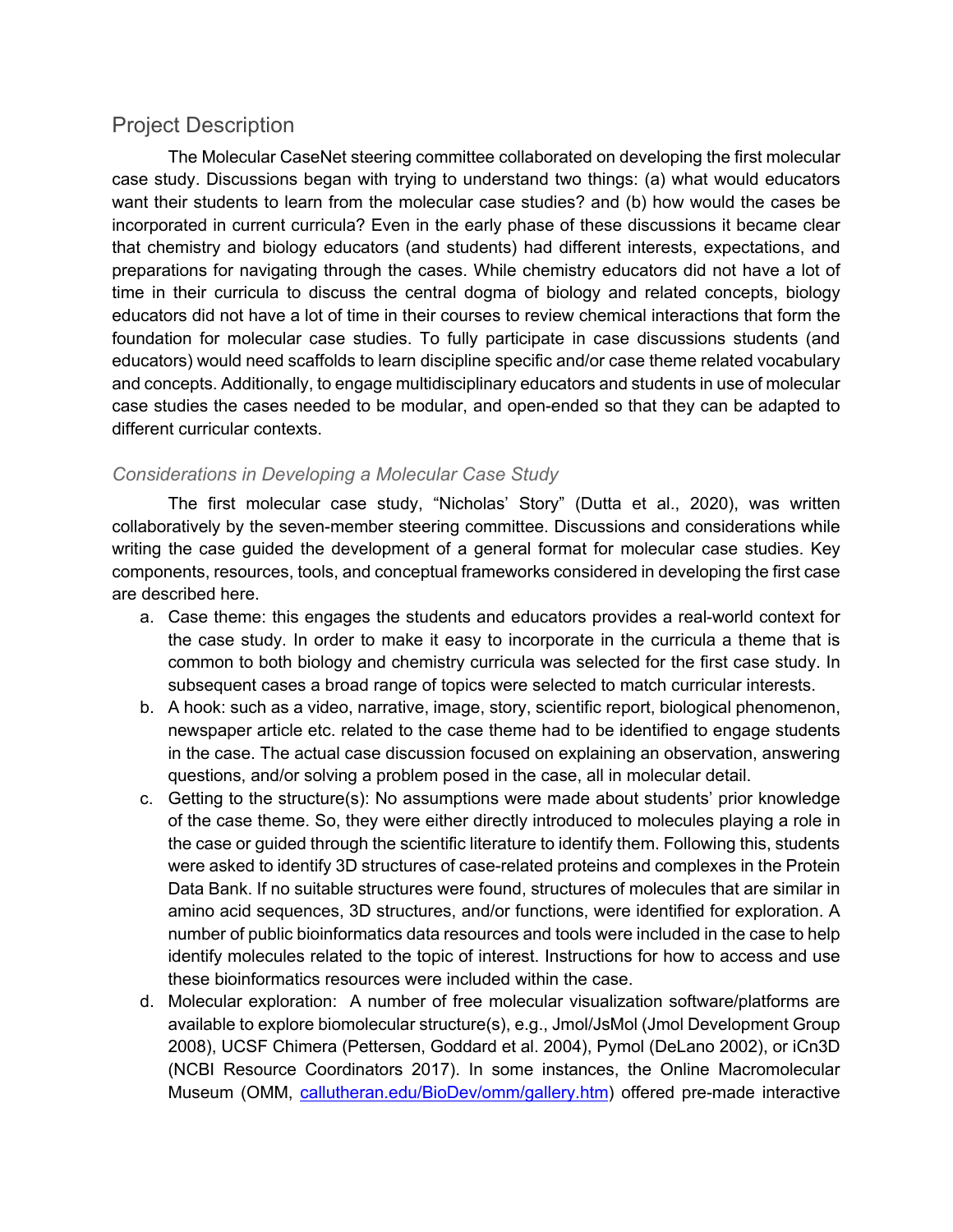visualizations. In curricular contexts where limited time is available for active hands-on visualization, pre-made OMM exhibits (if available) were used for molecular exploration. For active visualization and exploration, a web-based tool such as iCn3D was preferred to minimize additional requirements for downloading and installing software. Instructions for accessing and using relevant visualization tools were included within the case.

e. Modeling: in order to discuss the molecular structure and interactions and answer the case questions students may have to consult the scientific literature and other data resources. By combining information from the literature, various public bioinformatics data resources/tools, and structural explorations, answers for the case study questions can be synthesized.

Experiences from developing the first case underscored the need for a framework to tie together these elements in a molecular case study.

#### *Format for Molecular Case Studies*

The Molecular Case Study Cycle was created as a framework for developing, using, and discussing cases at the interface of biology and chemistry. The cycle can help educators and researchers with varied experiences and expertise to meaningfully use and contribute to the case study collection. It can also help authors of molecular case studies organize parallel sets of discipline specific instructions for implementing the case in various curricular settings.

In its current rendition, the Molecular Case Study Cycle (Figure 1) has two halves - one representing the concepts, data resources, and skills commonly discussed in biology curricula (colored pink), while the other half represents knowledge and skills required for discussing and applying chemical concepts (colored blue). Molecular structures are conveniently positioned at the interface of the two halves of this cycle and provide a platform for discussing molecular mechanisms of observations on either side of the cycle. The Molecular CaseNet Steering Committee decided that each molecular case study should be guided by the molecular case study cycle and engage students in navigating through the complete cycle at least once.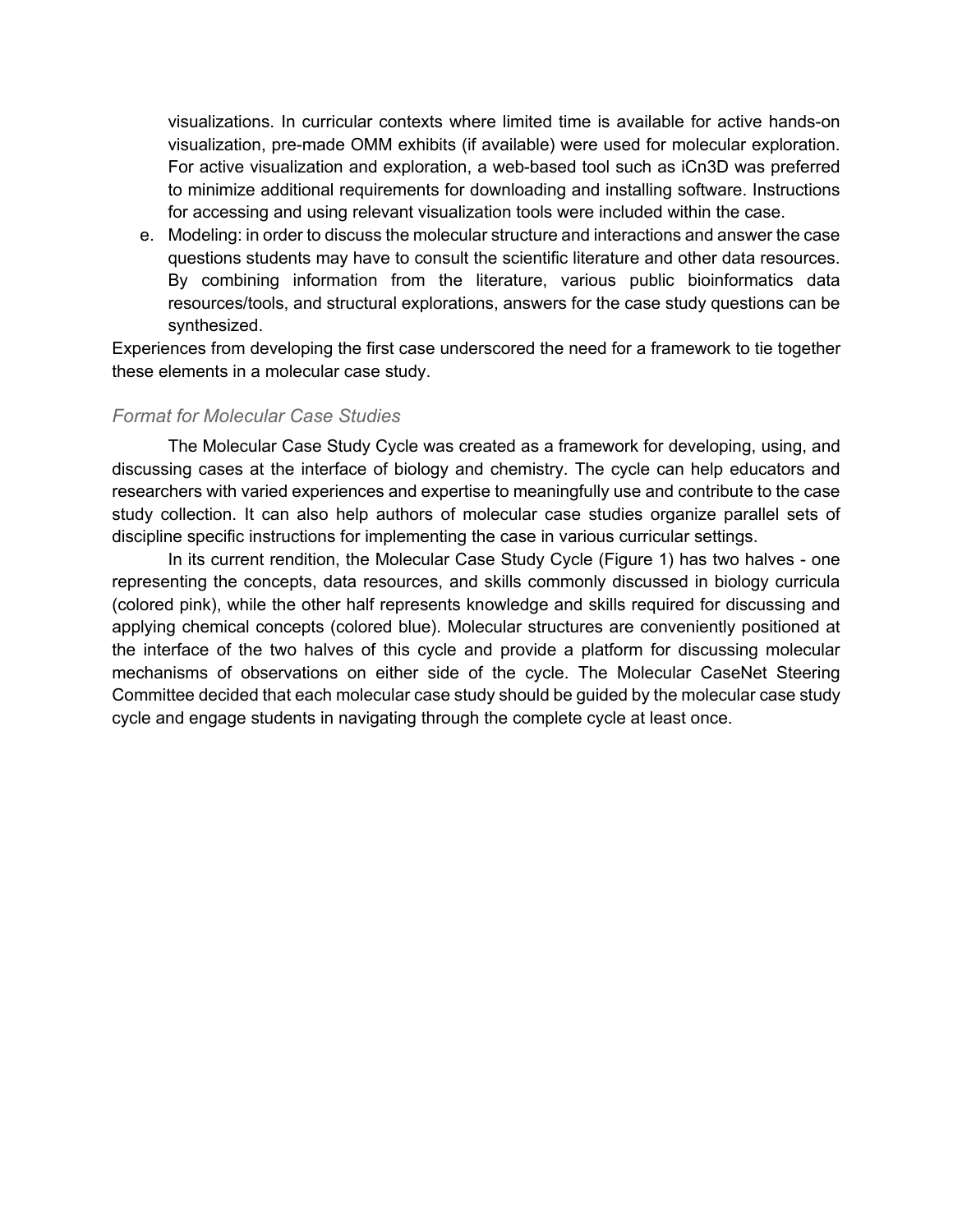

Figure 1: Molecular Case Study Cycle showing the biological phenomenon and information about it on the right (colored pink) and chemical interactions and discussions on the left (colored blue).

The Molecular Case Study Cycle was presented at various meetings and workshops to gauge interest in undergraduate educators for developing and using molecular case studies. Within the past year ~10 undergraduate chemistry, biochemistry, and biology educators have collaborated with Molecular CaseNet Steering Committee members to write seven case studies on a variety of topics. All the case studies developed so far, begin with a question related to a biological process, phenomenon, or problem. Initial discussions in the case focus on identifying the protein(s) and/or complexes that play a role in the process/problem being explored in the case. In some instances when the 3D structures of the case specific proteins or complexes are not available, structures of related proteins (e.g., from another organism) may be chosen for case discussion. Once one or more relevant PDB structures are identified the overall 3D shapes and interactions of the molecule can be examined using specific visualization tools and used for explaining cellular, and organismal level functions in molecular detail.

## Findings

The molecular case studies were pilot tested to find out if they were useful and relevant to different curricular contexts. In Spring 2020 Molecular CaseNet collaborated with the Quantitative Biology Education and Synthesis (QUBES) network to host a Faculty Mentoring Network (FMN).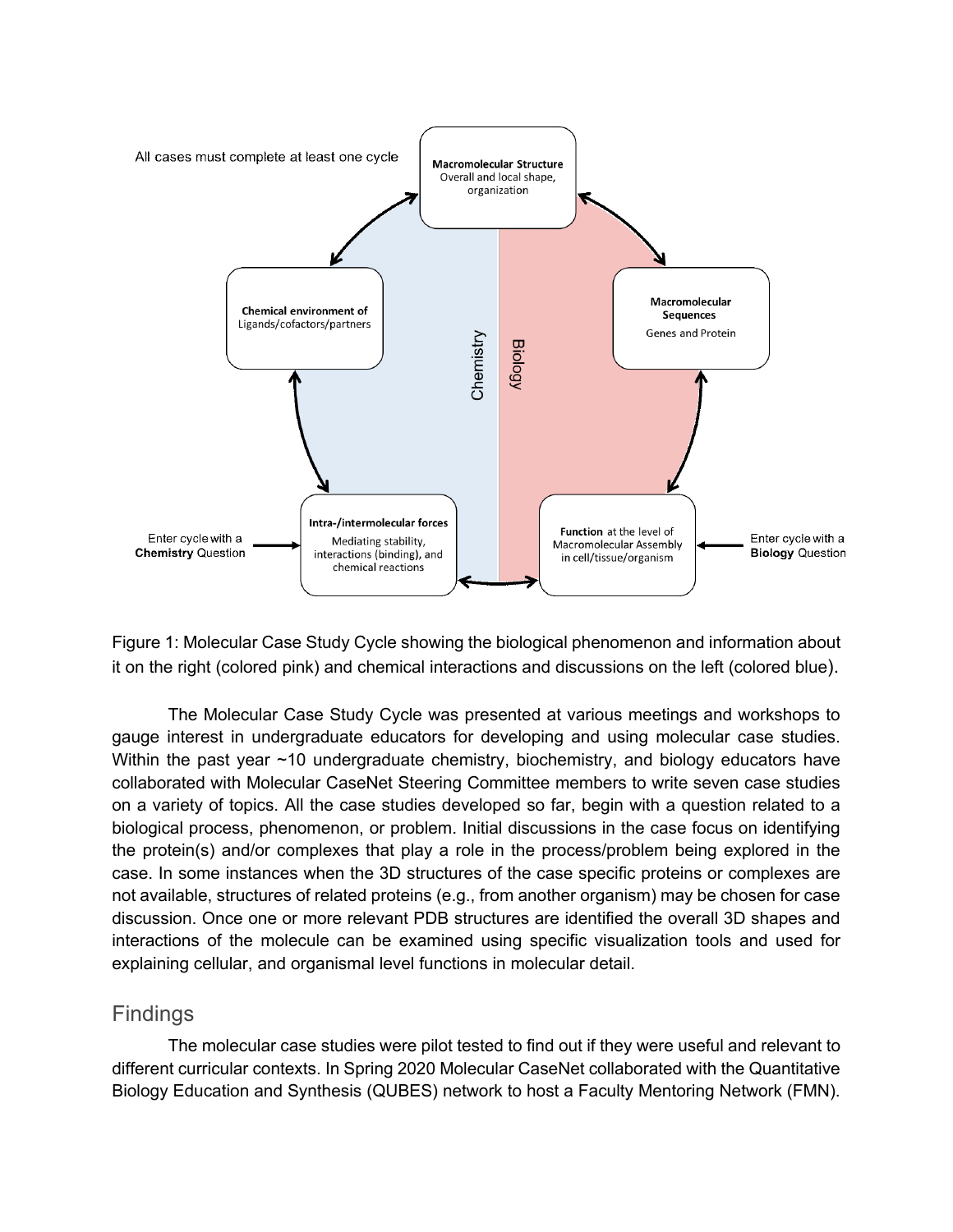A group of fifteen undergraduate educators, teaching in a variety of curricular settings, participated in the semester long FMN. They provided feedback on the cases, adapted them to meet their specific curricular needs and used them in their classrooms. Some of these educators used the cases in small classrooms (~5 students), while others in a large classroom (over 100 students). Educators teaching introductory courses had to scaffold the cases they chose to meet their students' needs, while more advanced students engaged in exploring additional sections developed by the educator teaching the case. A couple of new cases were also written during this FMN. After incorporating feedback from the FMN participants these cases were published on the QUBES platform. The various adaptations that the FMN faculty created were also published on QUBES. The cases themselves are freely available from the Molecular CaseNet website (https://molecular-casenet.rcsb.org/) for anyone to use and adapt.

Conversations with chemistry and biology faculty has begun to shed light on barriers that may be preventing educators from using molecular structures in teaching and learning. Informal discussions in various workshops and meetings uncovered the need for developing scaffolds to help students (and educators) learn some discipline specific vocabulary, foundational concepts and skills in order to fully participate in case discussions. For example, introductory chemistry students need to understand concepts in biology such as the central dogma in order to meaningfully navigate through and integrate information from a variety of public biological data resources. Similarly, biology students need a refresher on the properties of covalent and various non-covalent interactions that stabilize biomolecular structures and form the foundation of molecular interactions. Both chemistry and biology faculty and students need to learn about the contents, navigation, and use of data from various bioinformatics resources (including 3D structural data from the PDB). Inclusion of scaffolds may help educators with limited prior experience with molecular structures to gain confidence in teaching their disciplinary content in molecular detail.

Selected members of Molecular CaseNet have initiated a process for addressing the need for scaffolds in facilitating broad use of molecular case studies. In Fall 2020, as part of the Biome Institute organized by QUBES, a small group of undergraduate educators reviewed various education standards in chemistry and biology to identify knowledge gaps and common misconceptions in chemistry and biology instructions. The group has begun developing scaffolds for students (and educators) that can be used in preparation for and/or during the case discussions. Quick refreshers and scaffolds developed here will be suitably integrated with the published molecular case studies at different points of Molecular Case Study Cycle. The and training materials will also be shared on the Molecular CaseNet website for being included in cases developed in the future and/or inclusion in teaching and learning outside of the molecular case studies.

## **Conclusion**

The Molecular CaseNet community is growing. Several undergraduate educators have joined the community and participated in developing/using the cases in a variety of curricular contexts. The Molecular Case Study Cycle provides a foundation for educators to engage in interdisciplinary collaborations to develop and use case studies. It also helps identify and organize knowledge gaps/misconceptions in both disciplines. Use of molecular case studies and creation of training material for explorations at the interface of chemistry and biology will strengthen the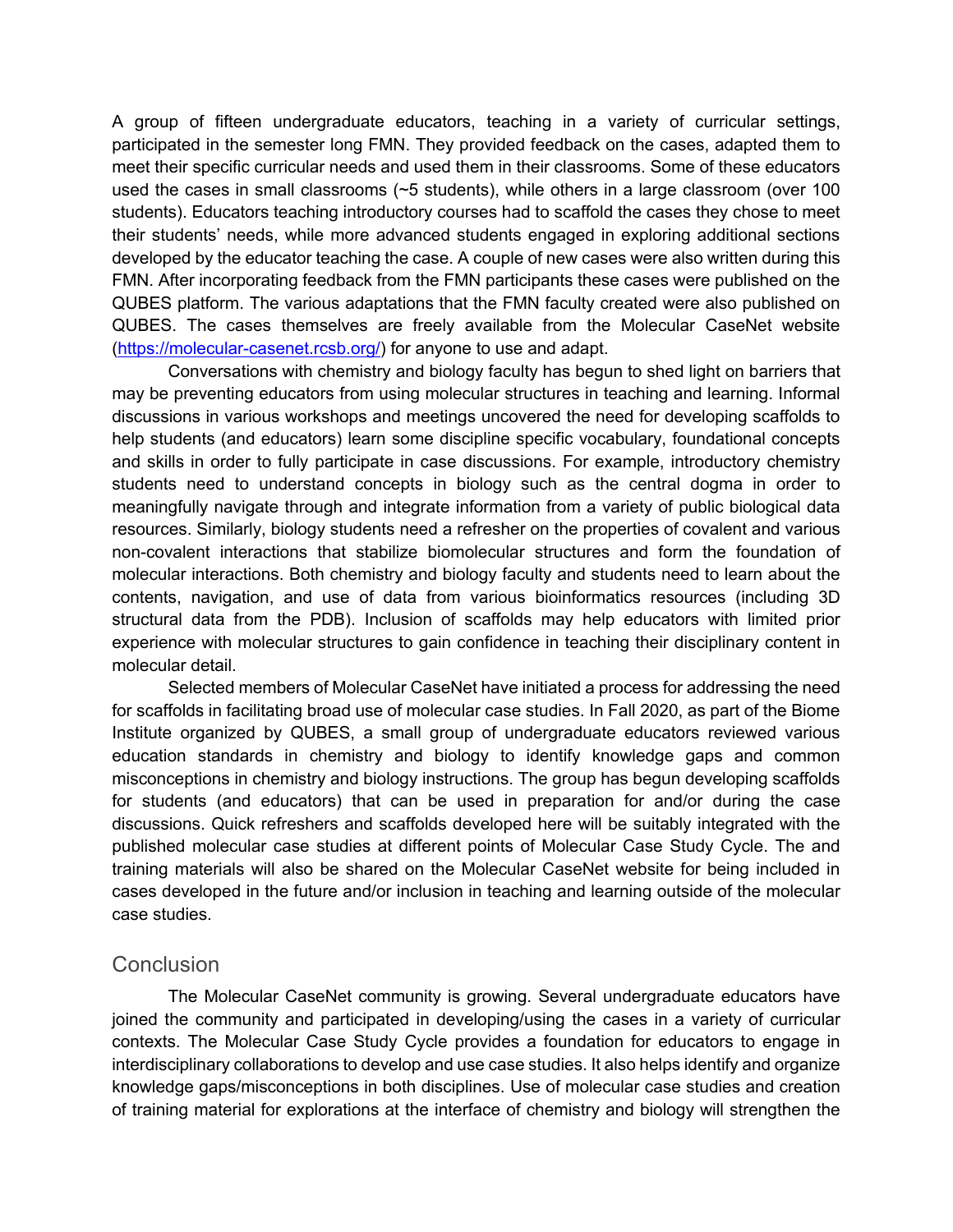foundations for interdisciplinary learning. In addition to learning specific disciplinary contents, use of molecular case studies will help train participating students (and educators) in navigating various public data resources and using bioinformatics tools to acquire skills/experiences that better prepare them for learning, teaching, and research.

The Molecular Case Study Cycle provides a framework for key elements necessary for developing a molecular case study. Some of the important ones include a hook or a story to engage the student/ case study participant; motivation (e.g., observation, question, problem) and guidance (scaffolds) to navigate through relevant biological data resources to learn about and gather information related to the case; PDB structures relevant for the case discussion; and appropriate visualization/analysis tools for modeling the system and discussing the molecular basis of the case theme. Currently, all cases available from the Molecular CaseNet website are motivated by a biological process, question, or problem. Through the case discussions students explain the process, answer the question, or begin solving the problem in molecular detail. However, molecular case studies may begin at any point in the Molecular Case Study Cycle. For example, the motivation for the case may be a chemistry or even a molecular structural observation or question. The Molecular CaseNet welcomes chemistry, structural biology, and other disciplinary educators to collaborate in developing and piloting new case studies for the collection.

# Requesting a Key

All molecular case studies and related resources are freely available online (https://molecularcasenet.rcsb.org/). Educators can access accompanying teaching notes by requesting for an account by writing to the author (sdutta@rcsb.rutgers.edu).

# Acknowledgements

I am grateful to all members of the first Steering Committee of Molecular CaseNet [Kimberley Cortes (Kennesaw State University, GA), Henry Jakubowski (College of Saint Benedict, St John's University, MN), Melanie Lenahan (Raritan Valley Community College, NJ), David Marcey (California Lutheran University, CA), Patricia Marsteller (Emory College of Arts and Sciences, GA), and Cassidy Terrell (University of Minnesota, Rochester, MN)] for helping develop the Molecular Case Study Cycle. I also thank all participants in the workshops, presentations, advisory meetings, and undergraduate faculty networks where Molecular CaseNet was presented and piloted for useful discussions and feedback on molecular case studies and its format.

## References

- (2008). "Jmol: an open-source Java viewer for chemical structures in 3D." from http://www.jmol.org/.
- AAAS (2011). Vision and Change in Undergraduate Biology Education: A Call to Action. Washington, DC.
- ACS Committee on Professional Training (2015). "Undergraduate Professional Education in Chemistry: ACS Guidelines and Evaluation Procedures for Bachelor's Degree Programs."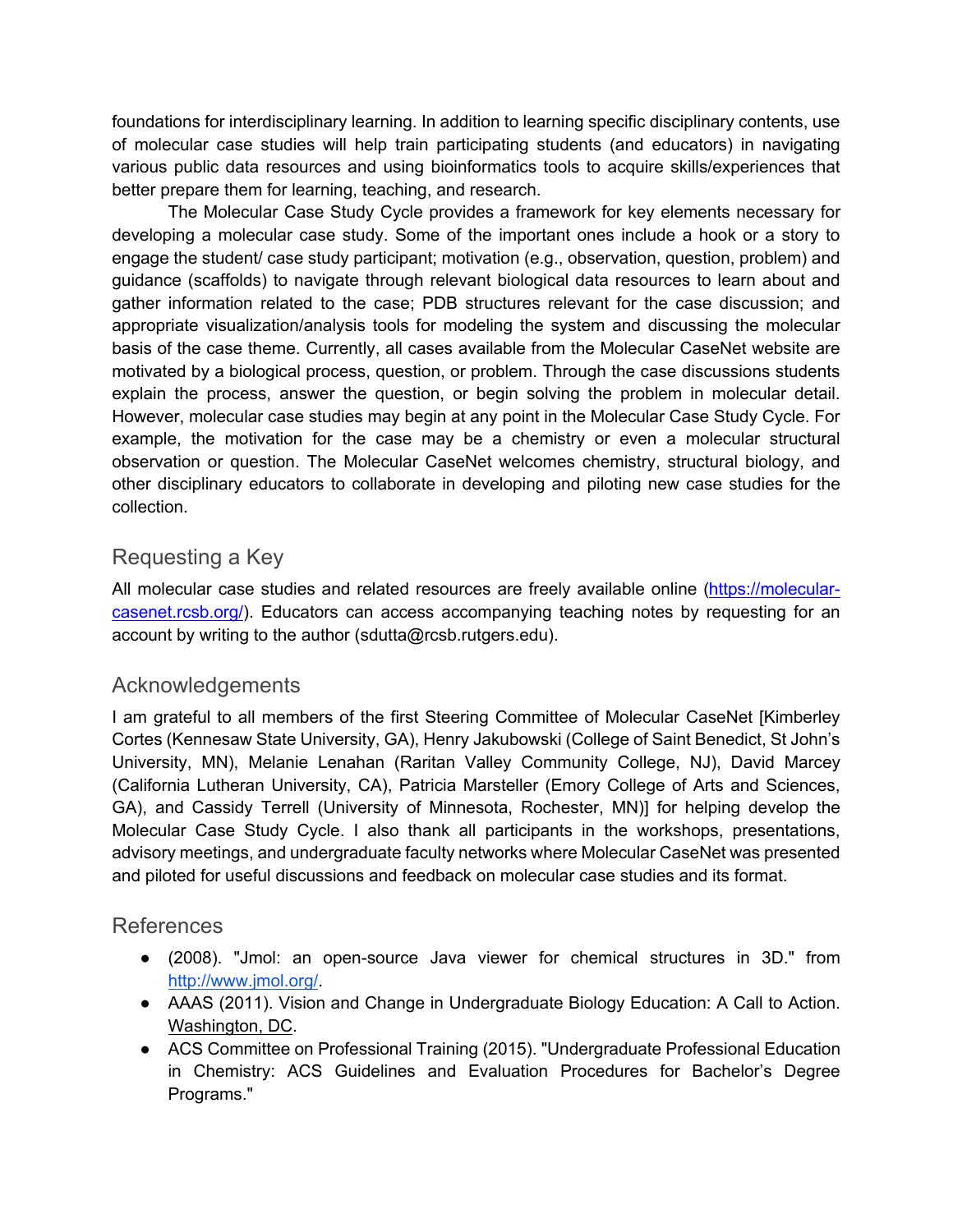- Benson, D. A., M. Cavanaugh, K. Clark, I. Karsch-Mizrachi, D. J. Lipman, J. Ostell and E. W. Sayers (2013). "GenBank." Nucleic Acids Res **41**(Database issue): D36-42.
- Berman, H. M., K. Henrick and H. Nakamura (2003). "Announcing the worldwide Protein Data Bank." Nat Struct Biol **10**(12): 980.
- Brownell, S.E., Freeman, S., Wenderoth, M.P., and Crowe, A.J., (2014), "BioCore Guide: A Tool for Interpreting the Core Concepts of Vision and Change for Biology Majors" CBE—Life Sciences Education **13** (2): 200-211
- Clemmons, A.W., Timbrook, J., Herron, J.C., and Crowe, A.J., (2020) "BioSkills Guide: Development and National Validation of a Tool for Interpreting the Vision and Change Core Competencies" CBE—Life Sciences Education **19**(4)
- DeLano, W. (2002). "The PyMOL molecular graphics system, http://www.pymol.org."
- Dries, D. R., D. M. Dean, L. L. Listenberger, W. R. Novak, M. A. Franzen and P. A. Craig (2017). "An expanded framework for biomolecular visualization in the classroom: Learning goals and competencies." Biochem. Mol. Biol. Educ. 45(1): 69-75.
- Dutta, S., Cortes, K. L., Jakubowski, H. V., Lenahan, M., Marcey, D., Marsteller, P., Terrell, C. (2020). "Nicholas' Story" QUBES Educational Resources. doi:10.25334/H82J-3C28
- Jeske, L., S. Placzek, I. Schomburg, A. Chang and D. Schomburg (2019). "BRENDA in 2019: a European ELIXIR core data resource." Nucleic Acids Res **47**(D1): D542-D549.
- Jones, L., K. D. Jordan and N. A. Stillings (2005). "Molecular visualization in chemistry education: the role of multidisciplinary collaboration " Chemical Education Research and Practice **6**: 139-149.
- Loertscher, J., D. Green, J. E. Lewis, S. Lin and V. Minderhout (2014). "Identification of threshold concepts for biochemistry." CBE Life Sci Educ **13**(3): 516-528.
- NCBI Resource Coordinators (2017). "Database Resources of the National Center for Biotechnology Information." Nucleic Acids Res. **45**(D1): D12-D17.
- NSF (2001). Molecular Visualization in Science Education. NCSA Access Center, Arlington, VA NSF.
- Pettersen, E. F., T. D. Goddard, C. C. Huang, G. S. Couch, D. M. Greenblatt, E. C. Meng and T. E. Ferrin (2004). "UCSF Chimera--a visualization system for exploratory research and analysis." J Comput Chem **25**(13): 1605-1612.
- Tansey, J. T., T. Baird, Jr., M. M. Cox, K. M. Fox, J. Knight, D. Sears and E. Bell (2013). "Foundational concepts and underlying theories for majors in "biochemistry and molecular biology"." Biochem. Mol. Biol. Educ. **41**(5): 289-296.
- Trujillo, C. M., T. R. Anderson and N. J. Pelaez (2015). "A Model of How Different Biology Experts Explain Molecular and Cellular Mechanisms." CBE Life Sci Educ. **14**(2): ar20.
- UniProt Consortium (2019). "UniProt: a worldwide hub of protein knowledge." Nucleic Acids Res **47**(D1): D506-D515.
- van Mil, M. H. W., D. J. Boerwinkel and A. J. Waarlo (2013). "Modelling Molecular Mechanisms: A Framework of Scientific Reasoning to Construct Molecular-Level Explanations for Cellular Behaviour." Science and Education **22**(1): 93-118.
- van Mil, M. H. W., P. A. Postma, D. J. Boerwinkel, K. Klaassen and A. J. Waarlo (2016). "Molecular Mechanistic Reasoning: Toward Bridging the Gap Between the Molecular and Cellular Levels in Life Science Education." Science Education **100**(3): 517-585.